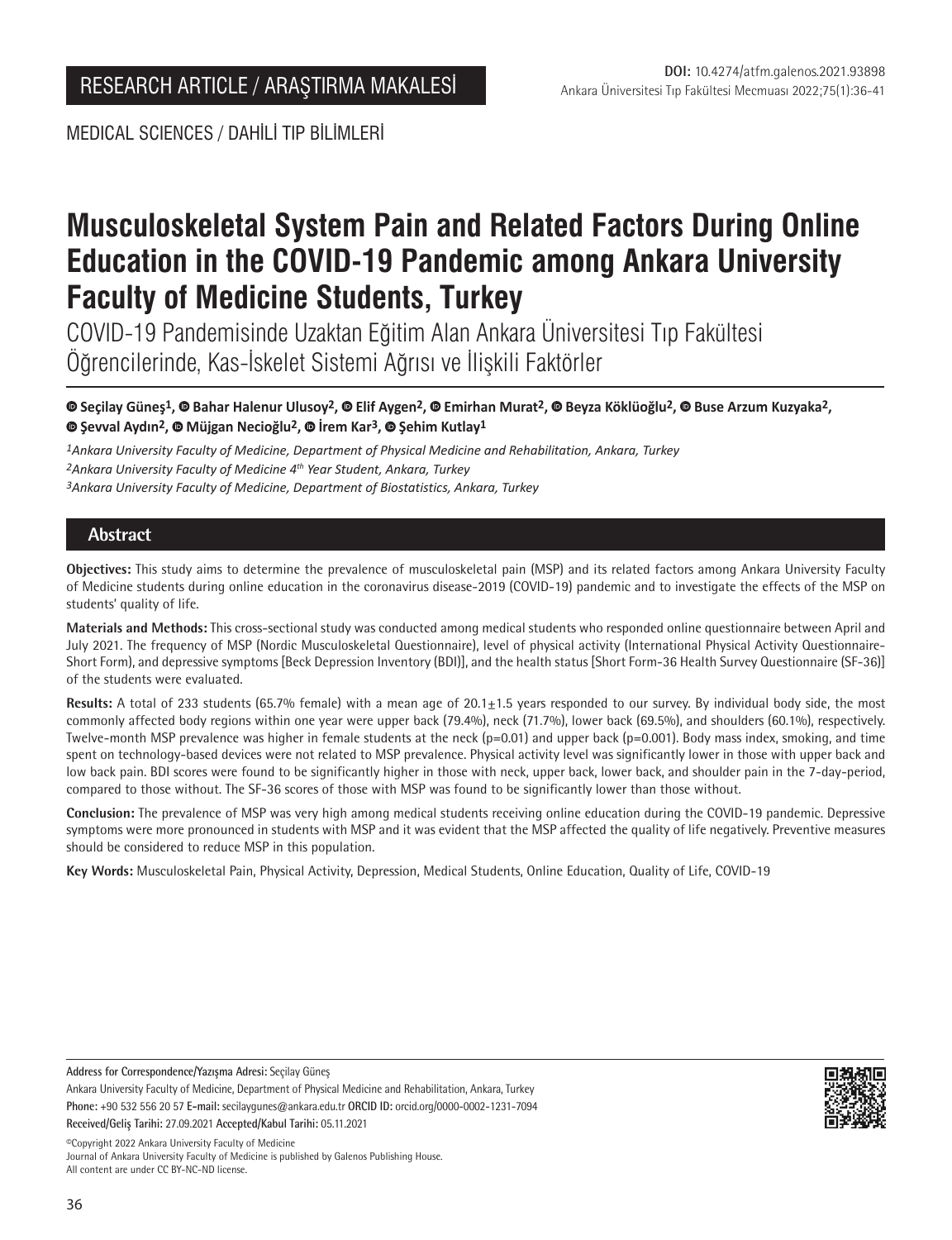## **Öz**

**Amaç:** Bu çalışma, koronavirüs hastalığı-2019 (COVID-19) pandemisi sürecinde online eğitim alan Ankara Üniversitesi Tıp Fakültesi öğrencilerinde kas-iskelet sistemi ağrı prevalansını, ağrı ile ilişkili faktörleri belirlemeyi ve kas-iskelet sistemi ağrılarının öğrencilerin yaşam kalitesi üzerindeki etkilerini değerlendirmeyi amaçlamaktadır.

**Gereç ve Yöntem:** Kesitsel olarak yürütülen bu çalışma, Nisan-Temmuz 2021 tarihleri arasında çevrimiçi olarak uygulanan anketi yanıtlayan tıp öğrencileri arasında yapıldı. Kas-iskelet sistemi ağrısı, Nordic Kas İskelet Sistemi anketiyle, fiziksel aktivite düzeyi Uluslararası Fiziksel Aktivite Anketi-Kısa Form ile, depresif belirtiler Beck Depresyon Envanteri (BDI) ile, yaşam kaliteleri Kısa Form-36 Sağlık Anketi Anketi (SF-36) ile değerlendirildi.

**Bulgular:** Araştırma anketimize yaş ortalamaları 20,1±1,5 yıl olan toplam 233 öğrenci (%65,7 kadın) yanıt verdi. Son bir yıl içinde en sık ağrı görülen vücut bölgeleri sırt (%79,4), boyun (%71,7), bel (%69,5) ve omuzlardı (%60,1). Son bir yıl içinde görülen boyun (p=0,01) ve sırt (p=0,001) ağrısı kadınlarda anlamlı derecede yüksekti. Vücut kitle indeksi, sigara kullanımı ve teknolojik cihazlarda geçirilen süre kas-iskelet sistemi ağrısı ile ilişkili değildi. Sırt ve bel ağrısı olanlarda fiziksel aktivite düzeyi anlamlı olarak daha düşüktü. Son 7 günde boyun, sırt, bel ve omuz ağrısı olanlarda BDI puanları olmayanlara göre anlamlı olarak daha yüksek bulundu. Kas-iskelet sisteminde ağrısı olanların SF-36 puanları olmayanlara göre anlamlı derecede düşük bulundu.

**Sonuç:** COVID-19 pandemisi sürecinde çevrimiçi eğitim alan tıp öğrencileri arasında kas-iskelet sisteminde ağrı prevalansı çok yüksekti. Ağrısı olan öğrencilerde depresif belirtiler daha belirgindi ve ağrının yaşam kalitesini olumsuz etkilediği görüldü. Bu popülasyonda kas-iskelet sistemi ağrısını azaltmak için önleyici tedbirler dikkate alınmalıdır.

**Anahtar Kelimeler:** Kas İskelet Sistemi Ağrısı, Fiziksel Aktivite, Depresyon, Tıp Öğrencileri, Uzaktan Eğitim, Yaşam Kalitesi, COVID-19

## **Introduction**

The coronavirus disease-2019 (COVID-19), which emerged in Wuhan, China in December 2019, was declared as a pandemic by the World Health Organization on March 11, 2020. The governments began to take various quarantine preventions in order to slow the spread of the virus. Among the preventive measures taken in Turkey, along with the curfews, education on online platforms was at the forefront. In March 2020, faceto-face education was suspended and online education has become an important part of the lives of all students, including university. This major change in the learning environment brought about a significant increase in the time that students spent with technological devices in various forms such as laptops, computers, mobile phones, or tablets. The uncertainty in the education system, whether each student has his/her own study room or computer, and the conditions of the home environment during online education increased anxiety and depressive symptoms (1). In addition to all these, curfews also caused students to remain inactive.

It is known that certain positions like prolonged standing or sitting (2), long hours of computer use (3), lack of physical activity (4), and depression (5) are triggers for musculoskeletal pain (MSP). In studies evaluating MSP among medical school students before the pandemic has reported that at least 65.1% of medical students complained of pain in at least one body region within a year (6). To the best of our knowledge, there is no study evaluating MSP and related factors during online education among medical students. The primary aim of this study is to determine the prevalence of MSP and to explore associated factors among Ankara University Faculty of Medicine students during online education in the COVID-19 pandemic.

The secondary aim is to determine the impact of MSP on the students' quality of life.

### **Materials and Methods**

This cross-sectional study was conducted between April-July 2021 in line with the principles of the Declaration of Helsinki. It was approved by the Ankara University Faculty of Medicine Students Ethics Committee (date: 25/03/2021, number: 79366). It was carried out as a web-based assessment via an online form. Ankara University Faculty of Medicine students aged 18 and over who volunteered to participate were involved in the study. Those with a history of musculoskeletal operation, a disease affecting the musculoskeletal system, with a diagnosis of depressive disorder, and who were 6<sup>th</sup> year of medical school were excluded.

Demographic and clinical characteristics of participants such as age, sex, body mass index (BMI), residence status before and after the pandemic, time spent on technology-based activities for education, was recorded.

Alterations of MSP among students were assessed with the standardized Turkish version of the Nordic Musculoskeletal Questionnaire (NMQ) (7). The NMQ is designed to assess the presence of musculoskeletal alterations covering nine different parts of the body: neck, shoulders, upper back, elbows, wrists/ hands, lower back, hips/thighs, knees, and ankles/feet. All items are dichotomous and answered as "yes/no".

Physical activity was evaluated using the Turkish version of the International Physical Activity Questionnaire-Short Form (IPAQ-SF), which contains 7 questions (8). The questionnaire referred to the last 7 days and asked about walking, moderateintensity activities, vigorous-intensity activities, and sitting time.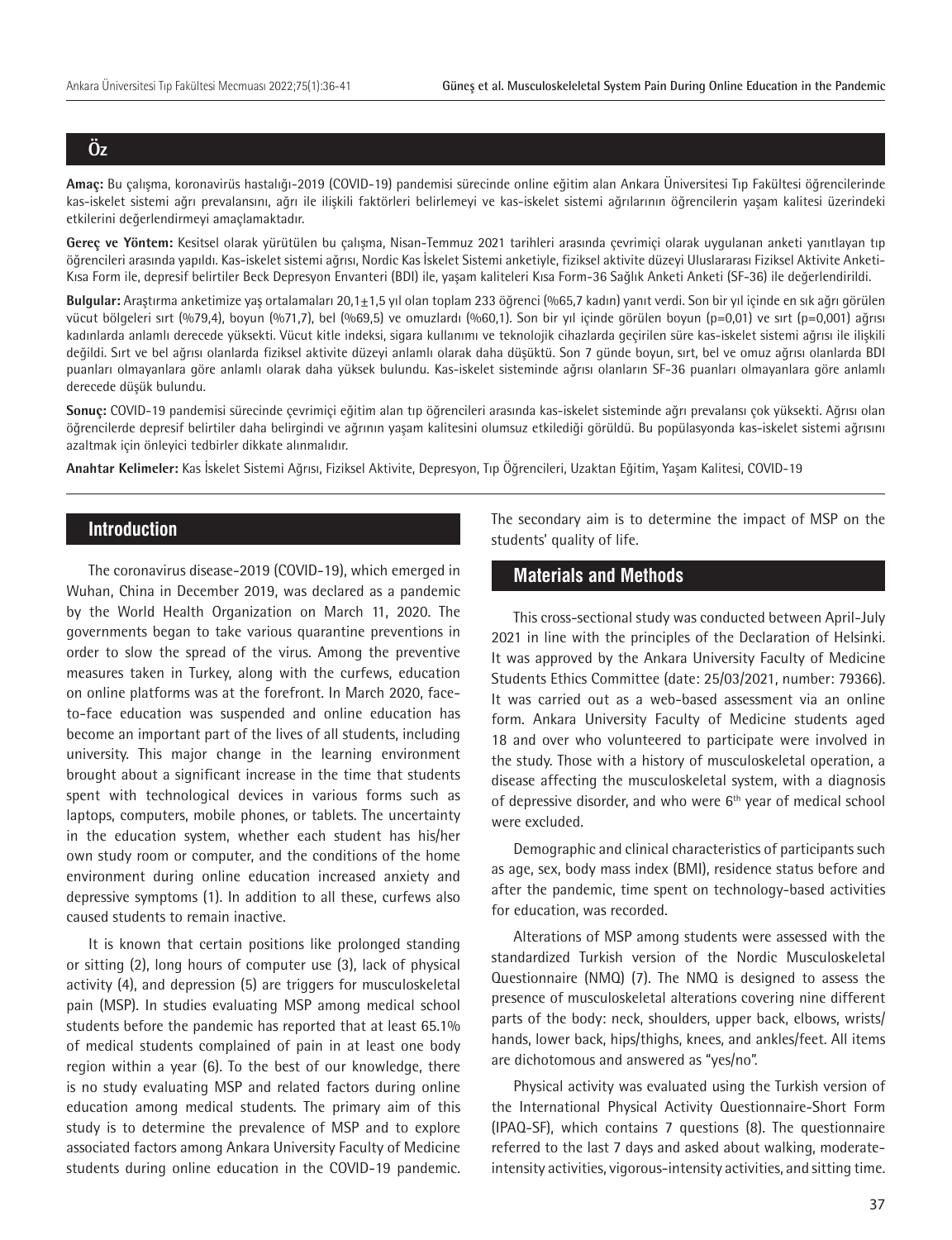Physical activity was estimated by multiplying the metabolic equivalent (MET) score of each activity by the total amount of minutes spent per week. It was reported as a continuous measure and expressed as MET minutes per week (MET-min/ week). Classified as physically inactive (<600 MET-min/week), low physical activity level (600-3000 MET-min/week), and adequate physical activity level (>3000 MET-min/week).

The rates of self-reported depression were assessed using the Beck Depression Inventory (BDI) (9). This questionnaire consists of 21 items, and each assesses a symptom related to depression during the past 2 weeks. Each item is scored on a 4-point scale from 0 to 3, with higher scores indicating severe symptoms. The total score is the sum of scores of all items and is calculated from 63 (10). A total score of 0 to 9 indicates minimum, 10 to 16 mild, 17 to 29 moderate, and 30 to 63 severe depression.

The health status of the students was evaluated with the Short Form-36 Health Survey Questionnaire (SF-36) consisting of eight scales: physical functioning, role physical, bodily pain, general health, vitality, social functioning, role emotional, and mental health (10,11). Higher scores were related to good health status.

#### **Statistical Analysis**

Data were summarized as the mean  $+$  standard deviation and median (minimum-maximum) for continuous variables and frequencies (percentiles) for the categorical variables. The Student's t-test or Mann-Whitney U test was used for two group comparisons, depending on the distributional properties of the data. Categorical variables were compared using the chi-square or Fisher's exact test as appropriate. The data was analyzed using the SPSS 11.5 for Windows (SPSS Inc., Chicago, IL, USA).

#### **Results**

A total of 233 students with an average age of  $20.1 \pm 1.5$ years responded to our survey. There were 153 (65.7%) females and most of the participants were year 2 students. Seventy-four percent of the participants stated that they attended more than half of the online training. The time spent on technology-based devices was found to be  $3.8\pm2.3$  hours. The participants rate the comfort level of the environment in which they participated in online education 5.7±2.07 out of 10 and 49% of them stated that they preferred face-to-face education. 83% of students had severe depression according to BDI and 41% of them were physically inactive (Table 1).

By individual body side, the most commonly affected body regions within one year were upper back (79,4%), neck (71.7%), lower back (69.5%), and shoulders (60.1%) respectively. The 7-day period prevalence was also similar (Table 2). Statistically significant differences in 12-month MSP prevalence were noted in female students at the neck (p=0.01) and upper back

| Table 1: Demographic characteristics of medical students (n=233)                                                   |                                                             |  |  |  |  |  |  |
|--------------------------------------------------------------------------------------------------------------------|-------------------------------------------------------------|--|--|--|--|--|--|
| Age $(y)$                                                                                                          | $20.1 \pm 1.5$<br>20 (18-27)                                |  |  |  |  |  |  |
| Sex $n(9/0)$                                                                                                       |                                                             |  |  |  |  |  |  |
| Female                                                                                                             | 153(65.7)                                                   |  |  |  |  |  |  |
| BMI $(kg/m2)$                                                                                                      | $22.1 \pm 3.6$<br>21.6 (16.1-45.7)                          |  |  |  |  |  |  |
| Year of study n (%)<br>1 <sup>st</sup><br>2 <sub>nd</sub><br>3 <sup>rd</sup><br>4 <sup>th</sup><br>5 <sup>th</sup> | 65 (27.9)<br>68 (29.3)<br>49 (21.2)<br>34 (14.7)<br>16(6.9) |  |  |  |  |  |  |
| State of being COVID n (%)                                                                                         |                                                             |  |  |  |  |  |  |
| Yes                                                                                                                | 35(15.0)                                                    |  |  |  |  |  |  |
| Smoking n (%)                                                                                                      | 18(7.7)                                                     |  |  |  |  |  |  |
| Weight-before pandemic                                                                                             | $64.5 \pm 14.9$<br>62 (40-140)                              |  |  |  |  |  |  |
| Weight-during pandemic                                                                                             | $64.3 \pm 14.1$<br>62 (39-139)                              |  |  |  |  |  |  |
| Residence status before pandemic n (%)                                                                             |                                                             |  |  |  |  |  |  |
| Dorm<br>Home-with family<br>Home-with relatives<br>Home-with friends<br>Home-alone                                 | 76 (32.6)<br>127 (54.5)<br>3(1.3)<br>18(7.7)<br>9(3.9)      |  |  |  |  |  |  |
| Residence status after pandemic n (%)                                                                              |                                                             |  |  |  |  |  |  |
| Dorm<br>Home-with family<br>Home-with relatives<br>Home-with friends<br>Home-alone                                 | 2(0.9)<br>220(94.4)<br>6(2.6)<br>5(2.1)<br>0(0)             |  |  |  |  |  |  |
| Education choice n (%)                                                                                             |                                                             |  |  |  |  |  |  |
| Face to face<br>Online<br>Mixed                                                                                    | 106(45.5)<br>36 (15.4)<br>91(39.1)                          |  |  |  |  |  |  |
| Participation to online education n (%)                                                                            |                                                             |  |  |  |  |  |  |
| $0 - 49%$<br>50-100%                                                                                               | 60 (25.7)<br>173 (74.3)                                     |  |  |  |  |  |  |
| Amount of online work per day (h)                                                                                  | $3.8 + 2.3$<br>$4(0-12)$                                    |  |  |  |  |  |  |
| Amount of non-online work per day (h)                                                                              | $1.9 + 1.7$<br>$2(0-10)$                                    |  |  |  |  |  |  |
| The self-rate of the comfort level of the place<br>attending online training                                       | $5.7 + 2.07$<br>$6(0-10)$                                   |  |  |  |  |  |  |
| IPAQ-SF                                                                                                            |                                                             |  |  |  |  |  |  |
| Active<br>Low physical activity<br>Inactive                                                                        | 57 (24.5)<br>79 (33.9)<br>97 (41.6)                         |  |  |  |  |  |  |
| <b>BDI</b> scores                                                                                                  |                                                             |  |  |  |  |  |  |
| Minimum (0-13)<br>Mild<br>Moderate<br>Severe                                                                       | 0<br>0<br>39(16.8)<br>194 (83.2)                            |  |  |  |  |  |  |

Data was expressed as mean  $\pm$  standard deviation, median (min-max) BDI: Beck Depression Inventory, IPAQ-SF: International Physical Activity Questionnaire-Short Form, COVID: Coronavirus disease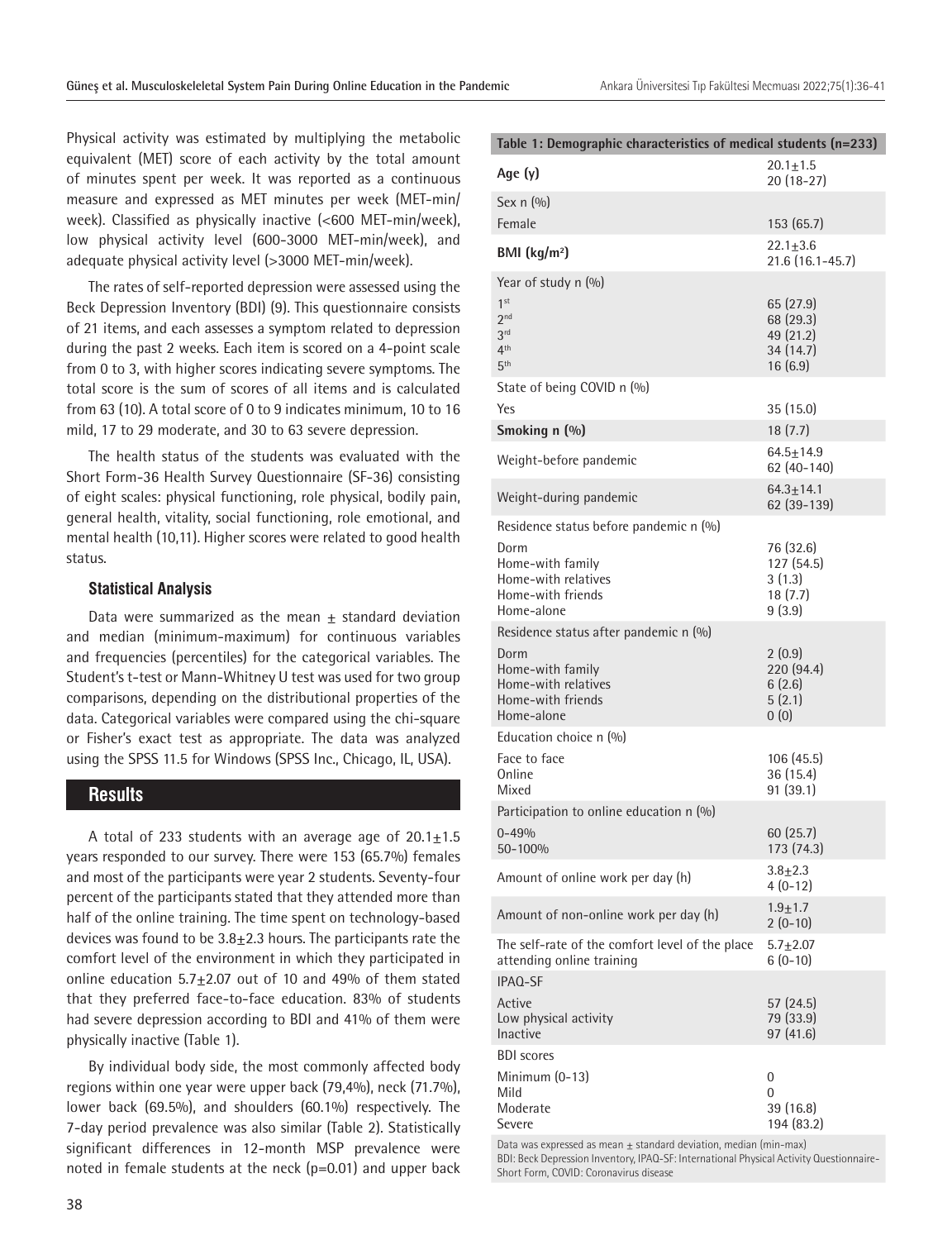(p=0.001). BMI, smoking, and time spent on technology-based devices were not related to MSP prevalence.

BDI scores were found to be significantly higher in those with neck, upper back, lower back, and shoulder pain in the 7-day-period, compared to those without (Table 3). While physical activity levels were similar in those with and without neck, and shoulder pain, physical activity level was significantly lower in those with upper back and low back pain (p=0.043 and p=0.006 respectively). The SF-36 scores of those with MSP were found to be significantly lower than those without (Table 3).

#### **Discussion**

Our study showed that the MSP prevalence was common in the upper back, neck, lower back, and shoulder among

Ankara University Medical School students who received online education. While female gender and higher BDI scores were related to MSP prevalence, smoking, BMI, and time spent on technology-based devices were not related. Physical activity level was found to be associated only with lower back and upper back pain. It was found that the quality of life in students with MSP was more negatively affected.

There are different studies evaluating the prevalence of MSP among medical students in different countries. The prevalence of MSP among Australian medical students was high, most commonly involve the neck (52.8%) followed by the lower back (51.6%) and shoulders (46.5%) (12). Among Malaysian medical students, lower back pain was most common, with a 7-day and 12-month prevalence of 27.2% and 46.1%, respectively (6). In Chinese medical students, the 12-month MSP prevalence was

| TAUIC 2. FICVAICHCC OF MUSCUIOSNCICTAL DAMI WILMIN 18SC TZ MONTHIS 8110 18SC 7 08YS (N=2JJ) |                                      |                                            |                                   |  |  |  |  |  |
|---------------------------------------------------------------------------------------------|--------------------------------------|--------------------------------------------|-----------------------------------|--|--|--|--|--|
| Area of body affected                                                                       | Pain within last 12 months<br>n(0,0) | Pain preventing daily activities<br>n(0/0) | Pain within last 7 days<br>n(0/0) |  |  |  |  |  |
| Upper back                                                                                  | 185 (79.4)                           | 62(26.6)                                   | 124(53.2)                         |  |  |  |  |  |
| Neck                                                                                        | 167(71.7)                            | 53(22.7)                                   | 118(50.6)                         |  |  |  |  |  |
| Lower back                                                                                  | 162(69.5)                            | 71(30.5)                                   | 111(47.6)                         |  |  |  |  |  |
| Shoulder                                                                                    | 140(60.1)                            | 29(12.4)                                   | 80(34.3)                          |  |  |  |  |  |
| Wrist hand                                                                                  | 100(42.9)                            | 17(7.3)                                    | 35(15.0)                          |  |  |  |  |  |
| Hip/Thigh                                                                                   | 92(39.5)                             | 17(7.3)                                    | 38(16.3)                          |  |  |  |  |  |
| Knee                                                                                        | 88 (37.8)                            | 22(9.4)                                    | 38(16.3)                          |  |  |  |  |  |
| Ankles/feet                                                                                 | 50(21.5)                             | 12(5.2)                                    | 18(7.7)                           |  |  |  |  |  |
| Elbow                                                                                       | 41(17.6)                             | 5(2.1)                                     | 14(5.0)                           |  |  |  |  |  |

**Table 3: Comparison of SF-36, BDI and IPAQ-SF scores in patients with and without neck, upper back, lower back and shoulder pain**

| <b>MSP</b><br>region | <b>Physical</b><br>functioning | Role<br>physical | <b>Bodily</b><br>pain | General<br>health | <b>Vitality</b> | <b>Social</b><br>functioning | Role<br>emotional | Mental<br>health | <b>IPAQ-SF</b>      | <b>BDI</b>     |
|----------------------|--------------------------------|------------------|-----------------------|-------------------|-----------------|------------------------------|-------------------|------------------|---------------------|----------------|
| <b>Neck</b>          |                                |                  |                       |                   |                 |                              |                   |                  |                     |                |
| Yes                  | $89.2 \pm 12.1$                | $59.1 \pm 39.8$  | $57.2 \pm 21.0$       | $57.7 \pm 21.0$   | $36.1 \pm 19.5$ | $64.3 \pm 24.7$              | $23.1 \pm 37.6$   | $50.8 + 18.6$    | 1244.7±1467.8       | $37.5 + 8.4$   |
| <b>No</b>            | $92.5 + 9.4$                   | $67.1 \pm 39.2$  | $74.5 + 20.1$         | $74.5 + 20.1$     | $43.7 + 19.0$   | $72.2 \pm 23.6$              | $33.0+41.2$       | $57.1 + 17.1$    | 1193.7+1572.4       | $33.3 + 6.5$   |
| p-value              | 0.049                          | 0.143            | < 0.001               | 0.005             | 0.003           | 0.012                        | 0.054             | 0.016            | 0.851               | < 0.001        |
| <b>Upper back</b>    |                                |                  |                       |                   |                 |                              |                   |                  |                     |                |
| Yes                  | $89.7 \pm 11.7$                | $58.8 + 40.3$    | $59.5 + 21.8$         | $58.2 + 21.4$     | $36.4 + 18.4$   | $65.3 \pm 25.0$              | $22.5 \pm 36.9$   | $51.4 \pm 19.1$  | $1126.1 + 1179.6$   | $36.7 + 8.2$   |
| No                   | $92.1 \pm 10.0$                | $67.78 + 38.5$   | $72.9 + 20.7$         | $65.0 + 18.6$     | $43.7 \pm 20.3$ | $71.5 \pm 23.5$              | $34.2 + 41.9$     | $56.7 \pm 16.7$  | 1323.3±1825.0       | $34.0 \pm 7.1$ |
| p-value              | 0.090                          | 0.076            | < 0.001               | 0.029             | 0.006           | 0.068                        | 0.021             | 0.040            | 0.043               | 0.015          |
| Lower back           |                                |                  |                       |                   |                 |                              |                   |                  |                     |                |
| Yes                  | $88.8 \pm 12.4$                | $54.7 \pm 38.3$  | $60.8 + 20.7$         | $57.6 + 19.8$     | $35.4 \pm 17.6$ | $64.6 \pm 24.4$              | $23.7 + 38.7$     | $50.1 \pm 19.1$  | $1067.8 + 1205.1$   | $37.0 + 8.1$   |
| No.                  | $92.7 + 9.1$                   | $70.6 \pm 39.4$  | $77.1 + 21.7$         | $64.8 + 20.2$     | $43.9 + 20.5$   | $71.5 \pm 24.2$              | $31.9 + 40.2$     | $57.3 \pm 16.6$  | $1358.8 + 1752.1$   | $34.0 \pm 7.2$ |
| p-value              | 0.009                          | 0.001            | < 0.001               | 0.006             | 0.001           | 0.023                        | 0.053             | 0.006            | 0.006               | 0.006          |
| <b>Shoulder</b>      |                                |                  |                       |                   |                 |                              |                   |                  |                     |                |
| Yes                  | $87.9 \pm 12.3$                | $54.6 \pm 37.7$  | $55.9 + 22.3$         | $57.9 + 21.1$     | $36.7 \pm 19.5$ | $62.9 \pm 24.9$              | $28.7 + 40.9$     | $51.1 \pm 21.0$  | 1376.8±1795.7       | $36.7 + 8.1$   |
| No                   | $92.4 + 9.9$                   | $67.4 \pm 40.0$  | $70.9 + 20.6$         | $63.2 \pm 19.6$   | $41.5 \pm 19.5$ | $70.9 + 23.8$                | $27.6 \pm 39.1$   | $55.4 \pm 16.3$  | $1138.1 \pm 1353.3$ | $33.4 \pm 6.9$ |
| p-value              | 0.002                          | 0.011            | < 0.001               | 0.089             | 0.138           | 0.019                        | 0.962             | 0.21             | 0.212               | 0.003          |
|                      |                                |                  |                       |                   |                 |                              |                   |                  |                     |                |

Data was expressed as mean + standard deviation

SF-36: Short Form-36 Health Survey Questionnaire, BDI: Beck Depression Inventory, IPAQ-SF: International Physical Activity Questionnaire-Short Form, MSP: Musculoskeletal pain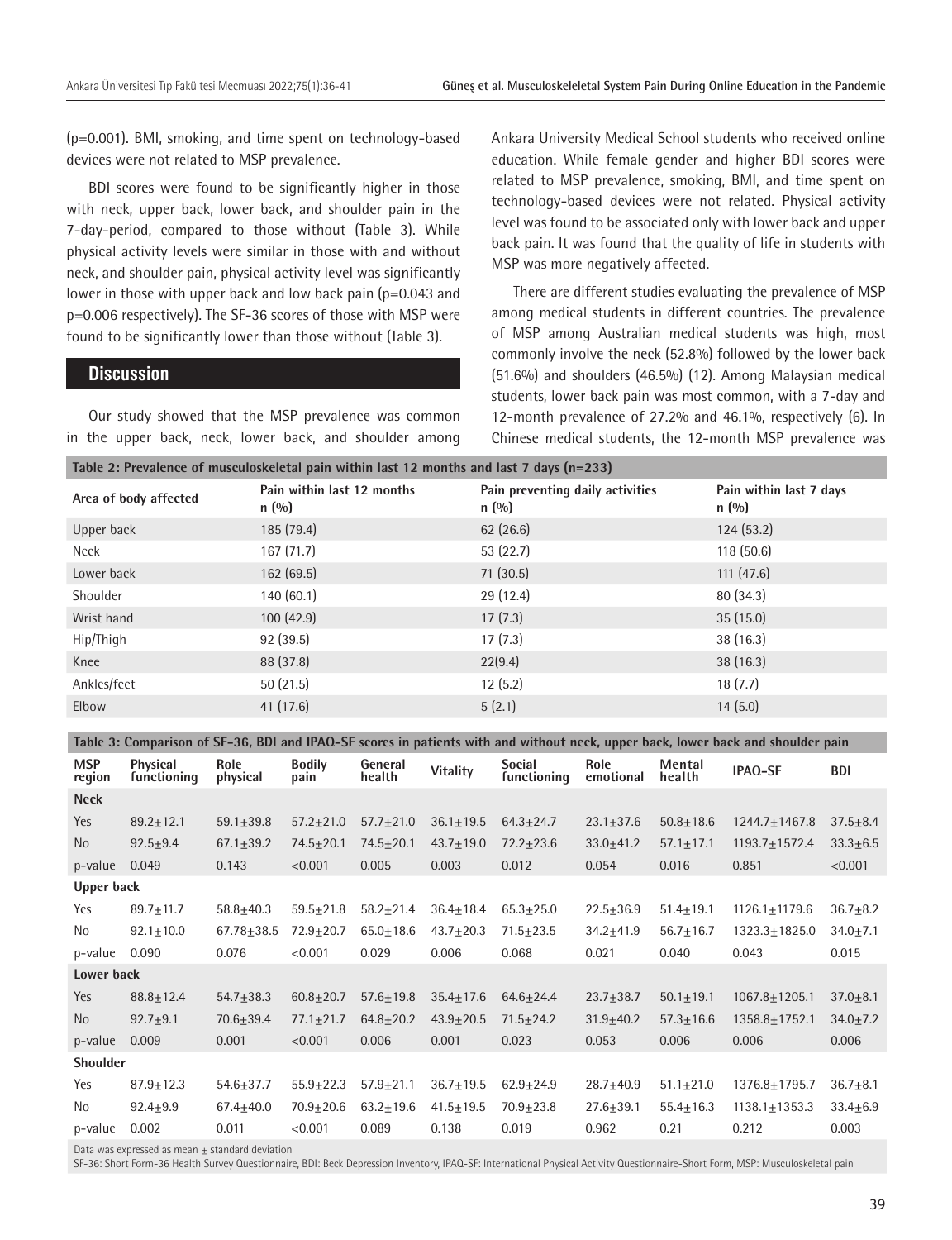found 40.1% in the lower back, followed by the neck and shoulders 33.8%, 21.7% respectively (13). While the prevalence of MSP may differ depending on the selection of different student samples (pre-clinical, clinical, or both), the prevalence of pain in all body regions was found to be higher than the literature in our study. Considering that physical inactivity and depression levels, which are factors contributing to the development of MSP, increase during the pandemic period, this may be attributed to the higher prevalence of depressed and sedentary students in the study population. Also, we detected the highest prevalence of MSP in the upper back and neck. To the best of our knowledge, there is no study evaluating the prevalence of MSP and related factors in distance education in medical students during the COVID-19 pandemic. It is known that computer use increased in this period compared to face-to-face education. Therefore, our results are not surprising considering that neck pain is the most common in computer users, followed by upper back, and shoulder pain (3,14). However, contrary to our expectations, we did not find a relationship between the time spent on technology-based devices and the prevalence of MSP. There are some studies in the literature that are consistent with our results (15,16) in which Rajagopal et al. (15) stated higher MSP prevalence in female than male students but they could not found any correlation with the prevalence of MSP and the hours of computer use per day among Malaysian college students. The authors stated that this may be due to the smaller sample size. In our study, there are possible explanations. Firstly, although 74.2% of the students stated that they attended more than half of the online lectures, the daily time spent in front of technology-based devices seems to be low. In addition, this time was found to be similar in students with and without MSP. Second, correct posture may be effective in the prevalence of MSP as well as time spent in front of the computer. Future studies are needed to evaluate the relationship between posture and MSP.

Many studies reported that outbreaks such as COVID-19 increase symptoms of psychological distress and depression (17,18). In a previous study conducted at Ankara University Faculty of Medicine, depressive symptoms were found in 41% of the students (19). In our study, 83.2% of the students were reported severe depression and 16.8% of them reported moderate depression according to the BDI score. The most important reason for these increased rates is probably due to the pandemic. Since any of the students describe minimal or moderate depression according to BDI scores, the parameters that might have an effect on depression couldn't be evaluated in this study. However, BDI scores were found to be higher in all students with neck, upper back, lower back, and shoulder pain in the last week compared to those without. Studies examining the relationship between MSP and depression in medical school students generally evaluated the presence or absence of mental stress (20,21). In this sense, our study is valuable in terms of using a standardized scale to measure depression. Although the high BDI scores in patients with MSP are important in terms of showing the relationship between these two factors, it is impossible to know whether these symptoms occurred before or after the onset of pain.

In our study, while low physical activity was related to upper back and lower back pain, not related to neck and shoulder pain. In the literature, there are different results in studies evaluating the relationship between physical activity level and MSP. First of all, the definition of physical activity has varied among many researchers and is not derived from objective data (4,22). In studies in which physical activity levels were questioned by validated questionnaires such as ours, the results differ. In line with our results, Scarabottolo et al. (23) showed that lack of physical activity was associated with lower back and neck pain. Also, Wedderkopp et al. (24) stated that high-level physical activity in childhood seems to protect against lower back pain in early adolescence. However, Balagué et al. (25) reported that adolescents, who were involved in sports programs, had higher chances of the occurrence of lower back pain. In this context, the findings in the literature are not clear.

MSP is a major cause of chronic pain that may affect the quality of life. Our study showed that the quality of life of the students who experienced neck, upper back, lower back, and shoulder pain was significantly lower than the students who did not. In this context, it has been found that low back pain has a significant effect on all aspects of students' quality of life.

#### **Study Limitations**

There are several limitations of this study. First, the number of participants responding to the survey was low and did not reflect the entire student population. While it was aimed to reach a student population of nearly 2000 in total, only 233 students responded to the survey. In addition, since only students who met the inclusion criteria could participate in the online survey, it could not be determined how many students were excluded because they did not meet the inclusion criteria.

#### **Conclusion**

In conclusion, the prevalence of MSP was very high among medical students receiving online education during the COVID-19 pandemic. Depressive symptoms were more pronounced in students with MSP and it was evident that the MSP affected the quality of life negatively. Preventive measures should be considered to reduce MSP in this population.

#### **Ethics**

**Ethics Committee Approval:** This study was approved by the Ankara University Faculty of Medicine Students Ethics Committee (date: 25/03/2021, number: 79366).